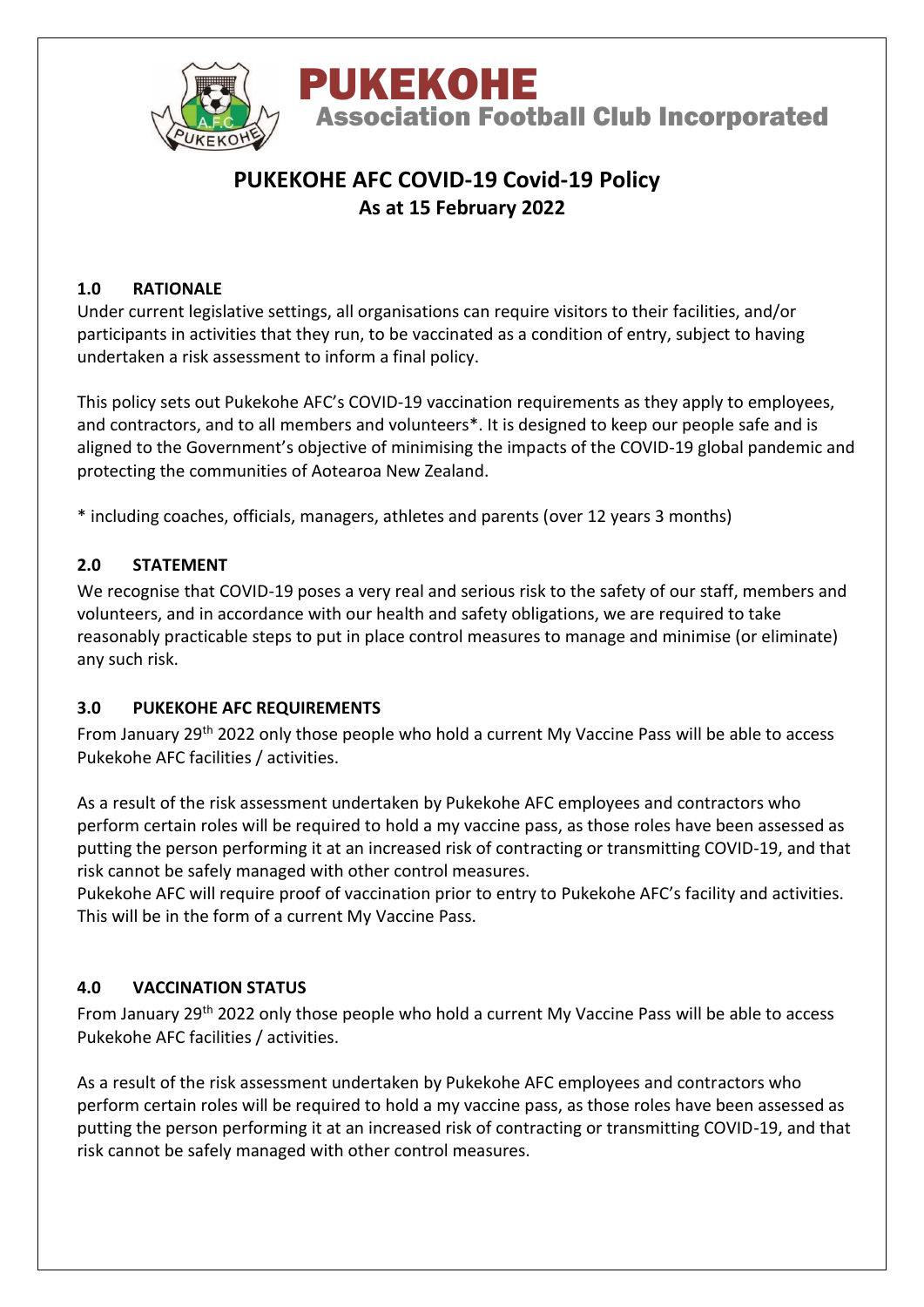Pukekohe AFC will require proof of vaccination prior to entry to Pukekohe AFC's facility and activities. This will be in the form of a current My Vaccine Pass.

# **5.0 EXEMPTIONS**

Persons aged under 12 years 3 months are exempt from this policy. for persons above 12 years 3 months, only people holding exemptions that qualify them for a My Vaccine Pass will be able to access Pukekohe AFC facilities / activities.

# **6.0 ADDITIONAL MEASURES**

In addition to this policy, Pukekohe AFC will maintain a range of appropriate and complementary measures in its facilities / activities to further minimise the risks associated with COVID-19, as well as following all guidance set out in the legislation and public health guidance.

The conditions of entry before coming to the facility or taking part in activities include:

- Stay home if unwell
- You must have produced evidence that you hold a current My Vaccine Pass to gain access to our [facility/activities]
- Facemasks are encouraged and must be worn inside public venues or facilities, including clubrooms apart from when eating and drinking.
- Wash or sanitise hands before entering the facility/activities and when moving through different areas
- Scan your QR code every time you enter facility or at activities
- You must abide by any distancing requirements that apply e.g. 1m at Red level

The COVID-19 health questions that will need to be answered include:

- You do not have any symptoms associated with COVID-19 (e.g. fever, cough, sore throat, shortness of breath, sneezing/runny nose or loss of sense of smell)
- You hold a current My Vaccine Pass
- You do not have COVID-19 nor are you awaiting the results from being tested for COVID-19
- You have not been in contact with any known or suspected cases of COVID-19 in the past 14 days
- You have not returned, or been in contact with anyone else who has returned, from overseas in the past 14 days

Pukekohe AFC acknowledges that best practice in the minimisation and mitigation of the impacts of COVID-19 is evolving rapidly (e.g. the potential introduction of rapid antigen testing). Given this, Pukekohe AFC confirms to its members its intention to work in good faith, as new information and recommendations come to hand, and to do its utmost to introduce the latest and complementary measures to further minimise risks.

Pukekohe AFC notes that this policy is based upon the information currently available from Government and is subject to change as we learn and understand more about how New Zealand manages the fight against COVID-19 in our communities and workplaces. In addition, the Government may mandate that Pukekohe AFC take certain steps. This policy may be revoked, amended or replaced at Pukekohe AFC's sole discretion on reasonable notice in the circumstances at that time.